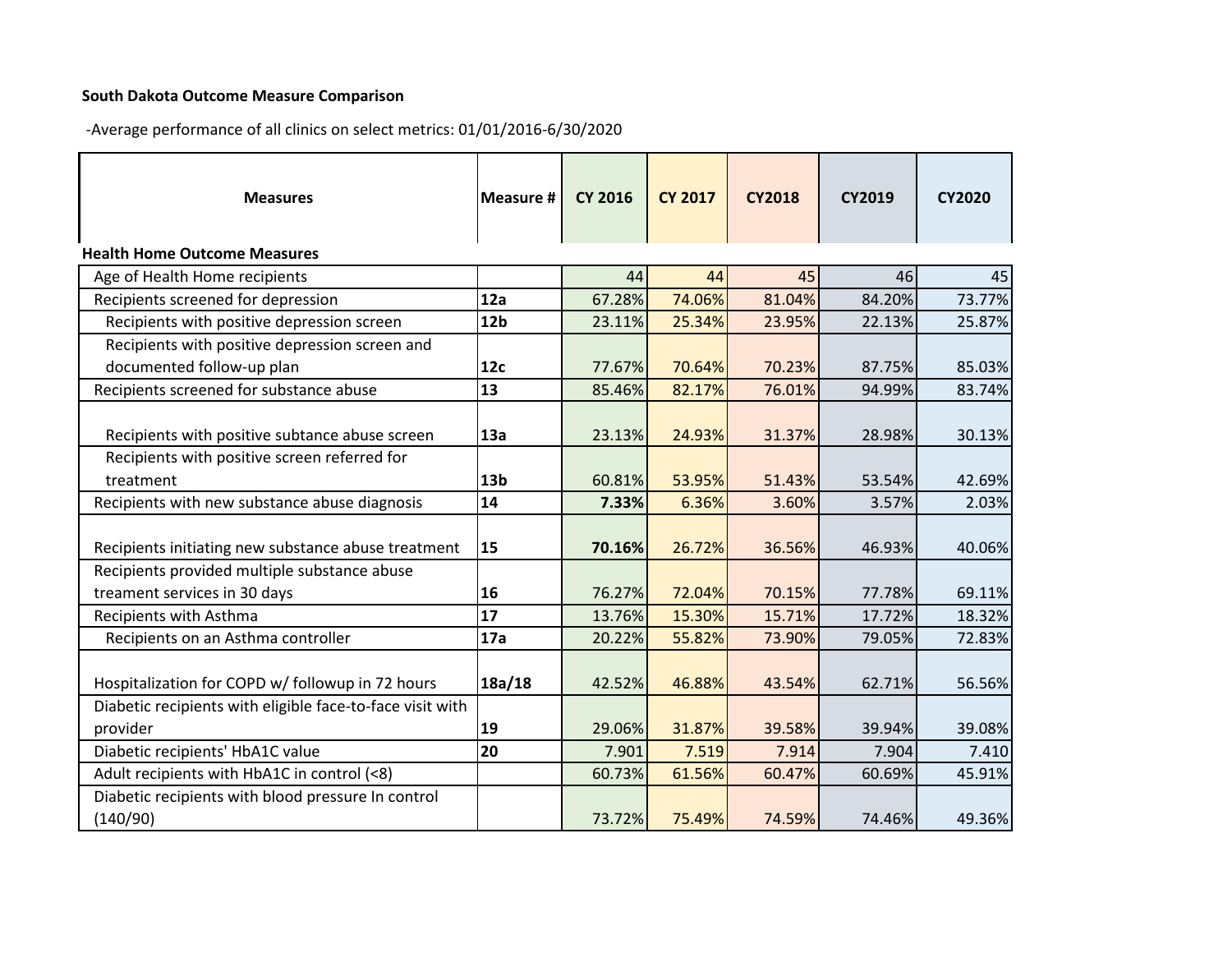| Diabetic recipients with blood pressure In control   |       |        |        |        |        |        |
|------------------------------------------------------|-------|--------|--------|--------|--------|--------|
| (120/80)                                             |       | 26.66% | 25.13% | 30.61% | 29.33% | 27.70% |
| Recipients with Body Mass Index(BMI) / Body Mass     |       |        |        |        |        |        |
| Percentile (BMP) documented                          | 23    | 75.43% | 81.09% | 89.96% | 91.17% | 83.59% |
| Adult recipients with BMI under Control (<25)        |       | 22.15% | 19.31% | 20.37% | 23.17% | 27.78% |
| Female recipients with Breast Cancer screen up-to-   |       |        |        |        |        |        |
| date                                                 | 25    | 46.81% | 50.42% | 50.35% | 52.27% | 53.31% |
| Recipients with Colorectal screen up-to-date         | 26    | 43.67% | 49.87% | 50.55% | 54.07% | 50.08% |
| Chronic Pain Assessment completed                    | 27    | 24.90% | 26.59% | 35.02% | 32.03% | 33.11% |
| Follow-up plan created when chronic pain exists      | 28    | 66.98% | 62.89% | 87.23% | 91.79% | 91.18% |
| Recipients diagnosed with Hypertension               | 29    | 41.21% | 44.99% | 53.18% | 54.38% | 51.51% |
| Recipients diagnosed with Hypertension BP controlled |       |        |        |        |        |        |
| (140/90)                                             |       | 71.34% | 70.94% | 69.89% | 70.69% | 66.03% |
| Recipients diagnosed with Hypertension BP controlled |       |        |        |        |        |        |
| (120/80)                                             |       | 25.43% | 25.33% | 25.98% | 24.56% | 23.73% |
| Recipient with current medications documented in     |       |        |        |        |        |        |
| <b>Eletronic Health Record</b>                       | 32    | 88.57% | 92.76% | 97.56% | 96.35% | 97.14% |
|                                                      |       |        |        |        |        |        |
| Recipients proactively reminded of services needed   | 33    | 88.66% | 87.27% | 88.65% | 81.25% | 81.35% |
| Referrals tracked in Electronic Health Record        | 34    | 91.18% | 93.80% | 96.75% | 94.40% | 93.50% |
| Recipients followed-up on within 72 hours of a       | 36/35 |        |        |        |        |        |
| discharge from an facility                           |       | 56.44% | 49.35% | 54.68% | 58.87% | 60.16% |
| Recipients counseled on adopting healthy behaviors   |       |        |        |        |        |        |
| associated with disease risk                         | 37    | 89.31% | 93.80% | 93.80% | 94.80% | 92.94% |
| Recipients with an active Care Plan                  | 38    | 64.83% | 63.17% | 73.18% | 74.98% | 72.71% |
| Scheduled face-to-face visits that recipients "no-   |       |        |        |        |        |        |
| showed"                                              | 41/40 | 16.47% | 18.80% | 16.86% | 18.75% | 22.38% |
|                                                      |       |        |        |        |        |        |
| Recipients referred for other community services     | 42    | 39.48% | 41.46% | 46.03% | 57.65% | 37.26% |
| Recipients able to manage their condition            | 43    | 79.65% | 86.87% | 90.48% | 90.30% | 82.11% |
| <b>Recipients using self management tools</b>        | 44    | 31.73% | 46.70% | 46.93% | 66.83% | 74.66% |
| Recipients referred to a specialist or Primary Care  |       |        |        |        |        |        |
| Provider                                             | 45    | 45.85% | 48.99% | 47.63% | 51.69% | 51.47% |